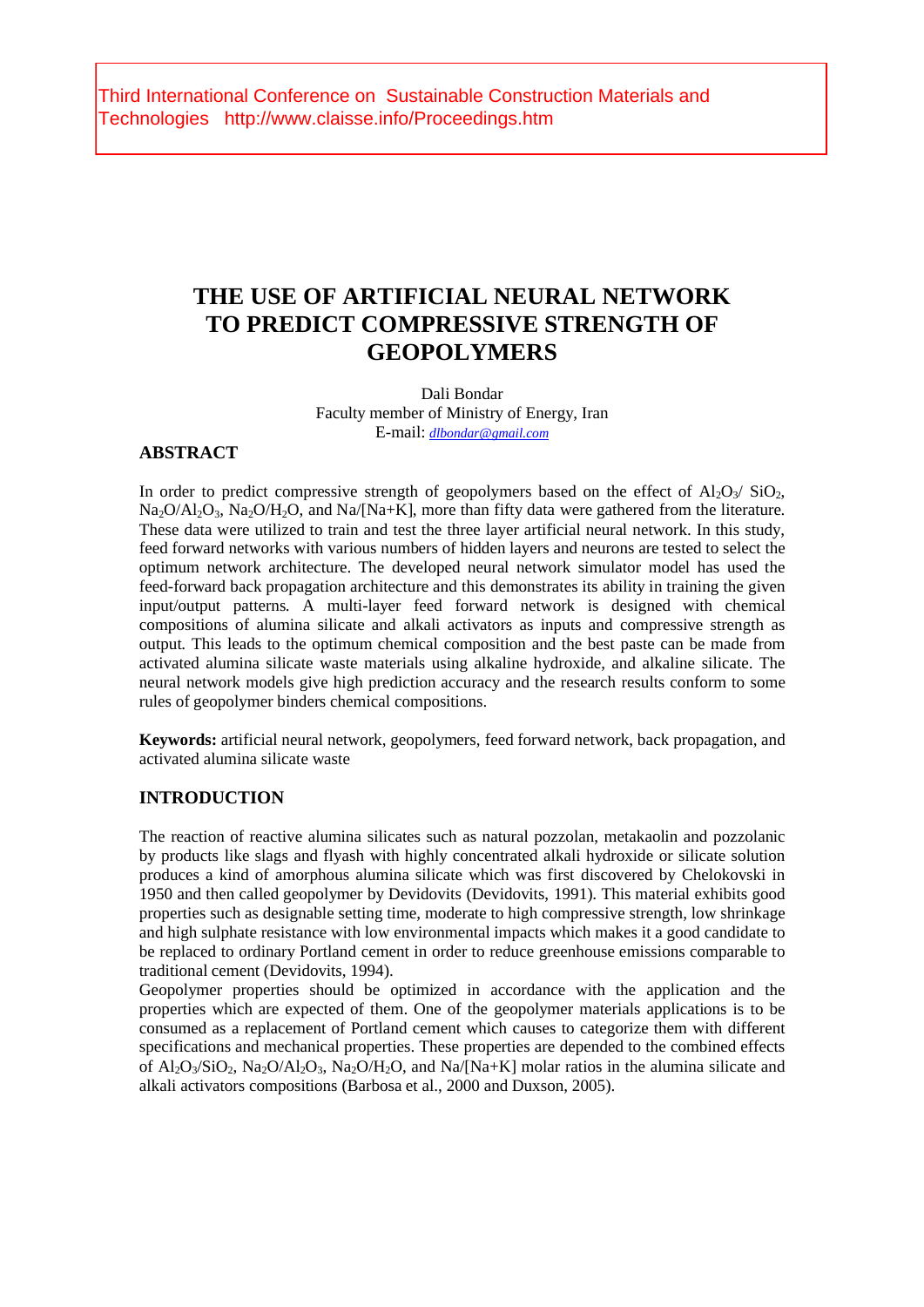Recently some of the researchers have used ANN for the prediction of mechanical properties of construction materials such as concrete and it is expected that the number of experiments to investigate the effect of chief parameters on mechanical properties can be reduced (Lai & Sera, 1997, Mandal & Roy, 2006, Sebastia et al., 2003, and Topcu & Saridemir, 2008).

For optimization the first step involves designing the network and then the selection of initial weights and biases and finally using the best algorithm to change weights and biases during the learning process to find the best weight and biases in order to produce the desirable outputs from the input pattern (Topalov & Kaynak, 2004 and Topcu & Saridemir, 2008). Most researchers prefer feed forward ANN and use the back propagation method for training (Mandal  $\&$  Roy, 2006). In this method, in every interval, output is computed from the input pattern with current weights and biases and in the second step weights and biases are changed with a backward algorithm. The performance functions (usually mean square error or sum square error) are minimized by changing the weights and biases step to step.

Generalization of the network and selection of learning algorithm are based on the input data. Every selected algorithm has some advantages and disadvantages. Thus choosing a suitable algorithm usually has no special discipline and comes with experience. One of the best training algorithms, having a fast rate of convergence is traingda. Traingda can train any network as long as its weight, net input, and transfer functions have derivative functions. Back propagation is used to calculate derivatives of performance dperf with respect to the weight and bias variables X. Each variable is adjusted according to gradient descent:

 $*dX = Ir *dperf/dX$  (1)

At each epoch, if performance decreases toward the goal, then the learning rate is increased by the factor lr\_inc. If performance increases by more than the factor max\_perf\_inc, the learning rate is adjusted by the factor lr dec and the change that increased the performance is not made (Koker et al., 2005).

One of the problems that occur during ANN training is called over fitting. The error on the training set is driven to a very small value, but when new data is presented to the network the error is high. The network has memorized the training examples, but it has not learned to generalize the new situations. The best way to avoid over fitting is to use lots of training data (Mandal & Roy, 2006 and Yang et al., 2004). Although this is impossible in some case due to increasing time and cost of experiments. Thus most important methods for improving network generalization and avoid over fitting are model selection, early stopping, weight decay and combining networks. In traingda algorithms training stops when any of these conditions occurs:

- \* The maximum number of epochs (repetitions) is reached.
- \* The maximum amount of time is exceeded.
- \* Performance is minimized to the goal.
- \* The performance gradient falls below min\_grad.

 \* Validation performance has increased more than max\_fail times since the last time it decreased (when using validation).

The main aim of this study is to investigate the effect of  $A_1O_2/SiO_2$ ,  $Na_2O/H_2O_3$ ,  $Na_2O/H_2O$ , and Na/[Na+K] on compressive strength of geopolymers. For this purpose and in this work, Traingda method was used as training algorithms to predict the compressive strength of geopolymers and early stopping was used to avoid the over fitting.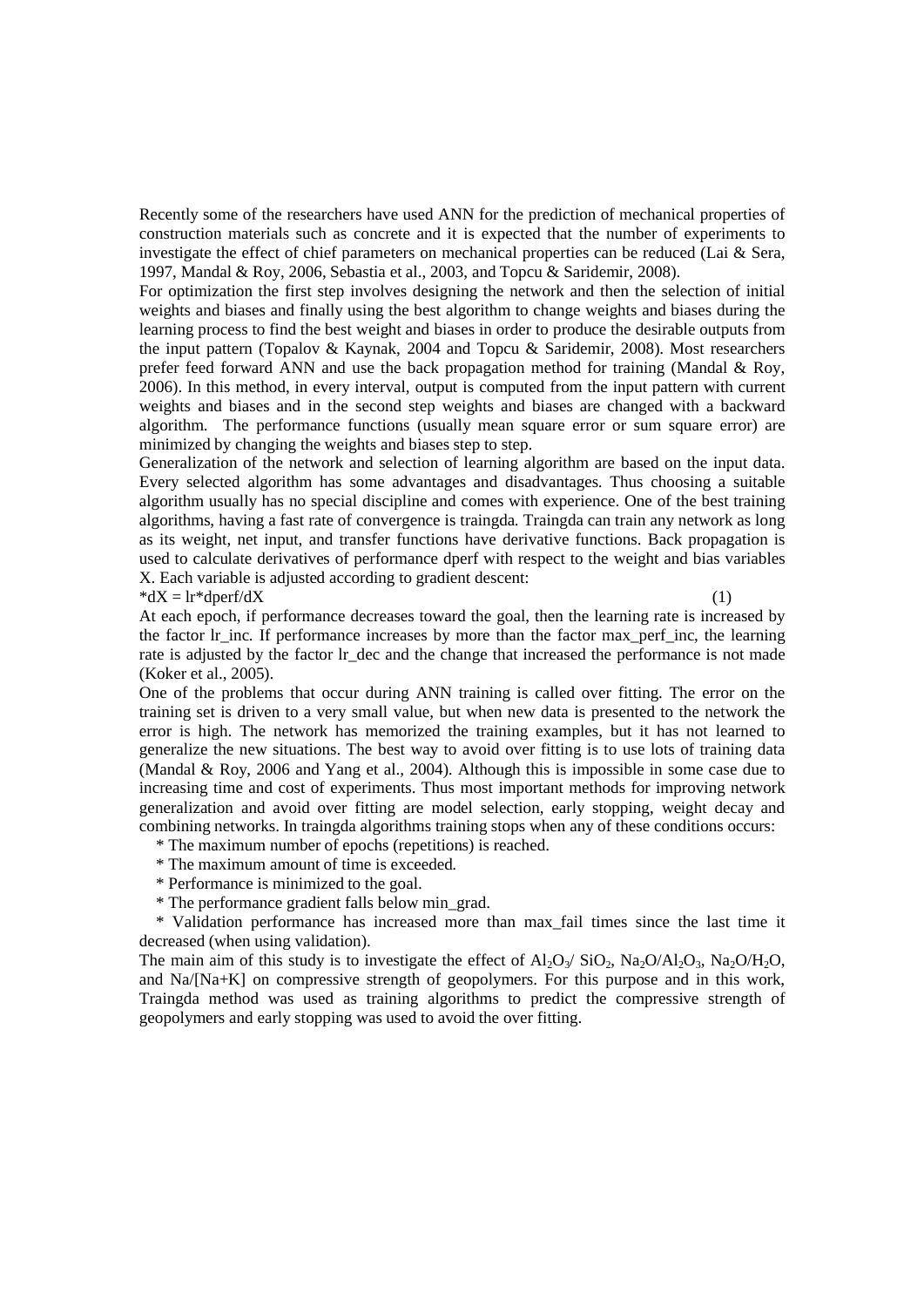# **NETWORK ARCHITECTURE**

After gathering more than fifty data it was preprocessed to increase the efficiency of the ANN training (Subaer, 2007 and Duxson, 2007). The preprocessing involved converting all input data into values between zero and one. A three-layer feed forward network is designed with chemical compositions of alumina silicate and alkali activators as inputs and compressive strength as output. Figure 1 shows the number of neurons in hidden layer and output layer are 5 and 1, respectively. Tan-sigmoid (tansig) function is selected as the hidden layer transfer function and the linear function is selected for output layer transfer function due to their ability to learn complex nonlinear relation between input patterns and output data.

The reduction of mean squared error (MSE) along the training interval shows that MSE converge to  $0.9x10^{-1}$  and at this point the ANN was stopped to inhibit the over fitting problem. The calculated R values by comparing data with  $Y=\overline{X}$  line are presented in Figure 2. With respect to the obtained results, it can be concluded that the predicted values of ANN for compressive strength shows good correlation with the real experimental values for both training and test data.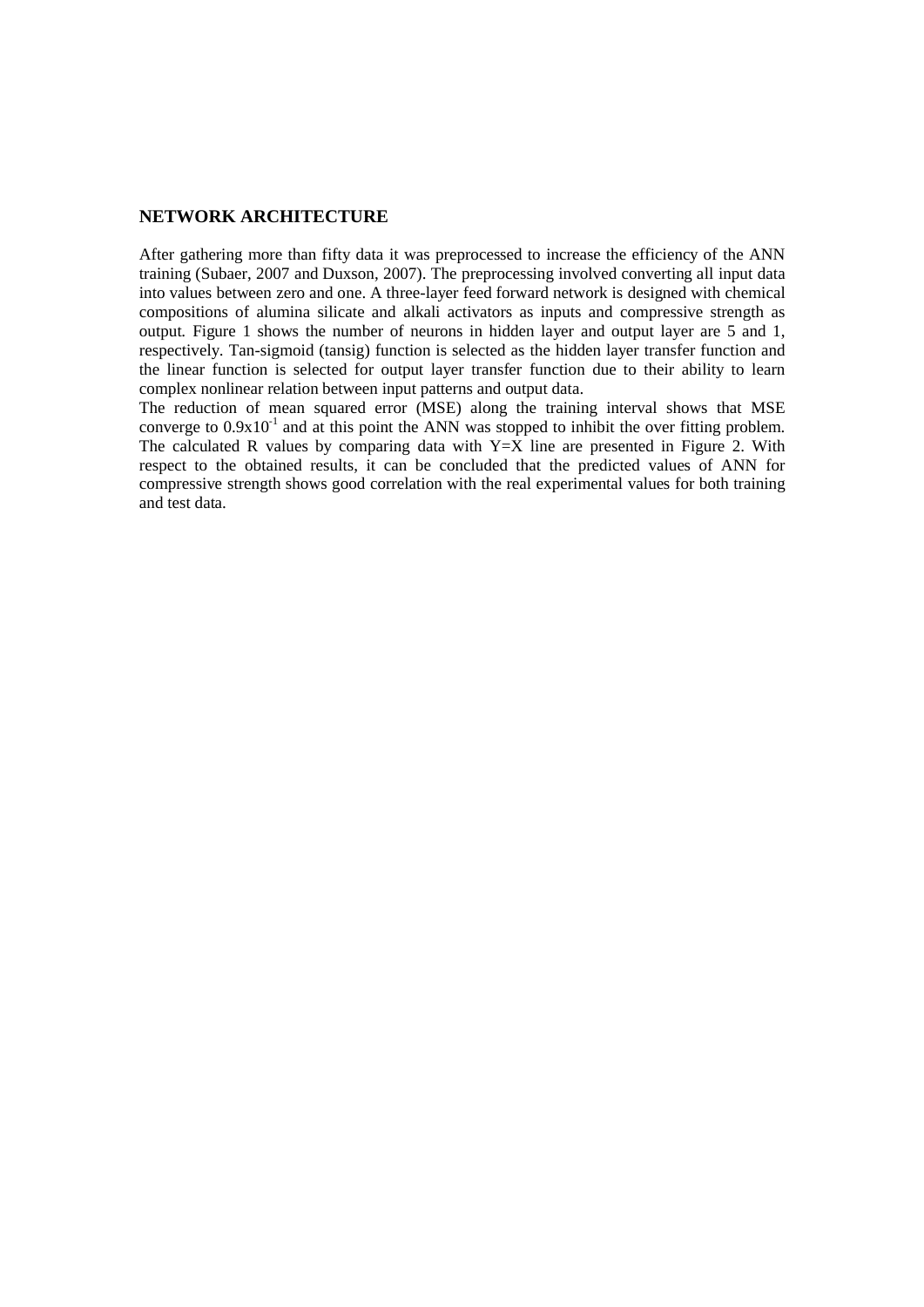| Sample No.     | $SiO2/Al2O3$   | $Na2O/Al2O3$ | $Na/[Na+K]$      | $H_2O/Na_2O$ | CS    | <b>PCS</b> |
|----------------|----------------|--------------|------------------|--------------|-------|------------|
| 10             | $\overline{4}$ | 0.8          | 1                | 10           | 2.3   | 37.20      |
| 15             | $\overline{4}$ | 1            | 1                | 10           | 2.74  | 38.27      |
| $\overline{2}$ | 2.5            | 0.6          | 1                | 10           | 6.6   | 9.17       |
| 11             | $\mathfrak{2}$ | 1            | 1                | 10           | 8.23  | 8.24       |
| 15             | 2.3            | 1            | $\boldsymbol{0}$ | 11           | 8.94  | 11.30      |
| 6              | $\sqrt{2}$     | 0.8          | 1                | 10           | 12.09 | 14.02      |
| 30             | 2.3            | $\mathbf{1}$ | 0.75             | 11           | 12.62 | 14.09      |
| 25             | 2.3            | 1            | 0.5              | 11           | 13.81 | 12.24      |
| 35             | 2.3            | 1            | 1                | 11           | 15.79 | 16.04      |
| 54             | 3.8            | 1.14         | 1                | 17.5         | 25.03 | 29.60      |
| 43             | 4.4            | 1.2          | $\mathbf{1}$     | 11           | 26.62 | 23.39      |
| 53             | 3.55           | 1.04         | 1                | 20           | 27    | 25.19      |
| 40             | $\overline{4}$ | $\mathbf{1}$ | $\mathbf{1}$     | 15           | 30.02 | 41.69      |
| $\overline{7}$ | 2.5            | 0.8          | $\mathbf{1}$     | 10           | 30.56 | 24.98      |
| 45             | 3.9            | 0.95         | $\mathbf{1}$     | 12           | 32.57 | 41.47      |
| 44             | 3.05           | 0.7          | 1                | 11.42        | 33.43 | 36.30      |
| 52             | $\overline{4}$ | 1            | 1                | 11           | 33.86 | 39.07      |
| 12             | 2.5            | 1            | 1                | 10           | 34.19 | 31.63      |
| 41             | 4.2            | 1.1          | 1                | 11           | 36.57 | 32.69      |
| 46             | 3.5            | 0.75         | 1                | 14           | 37.93 | 40.82      |
| 50             | 3.5            | $\mathbf{1}$ | 1                | 11           | 38.44 | 50.02      |
| 36             | 2.8            | 1            | 1                | 11           | 38.93 | 47.31      |
| 48             | 3.63           | 1.04         | 1                | 12           | 39.05 | 42.63      |
| 42             | 3.5            | $\mathbf{1}$ | $\mathbf{1}$     | 9.3          | 40.55 | 51.52      |
| 16             | 2.8            | $\mathbf{1}$ | $\boldsymbol{0}$ | 11           | 46.07 | 45.98      |
| 21             | 2.8            | $\mathbf{1}$ | 0.25             | 11           | 47.16 | 46.68      |
| 31             | 2.8            | $\mathbf{1}$ | 0.75             | 11           | 48.71 | 51.15      |
| 26             | 2.8            | $\mathbf{1}$ | 0.5              | 11           | 49.71 | 48.17      |
| 8              | 3              | 0.81         | $\mathbf 1$      | 10           | 52.36 | 53.54      |
| 37             | 3.3            | 1            | 1                | 11           | 57.91 | 55.20      |
| 5              | $\overline{4}$ | 0.6          | $\mathbf{1}$     | 10           | 59.11 | 45.28      |
| 14             | 3.5            | 0.98         | 1                | 10           | 60.22 | 52.36      |
| 29             | 4.3            | 1            | 0.5              | 11           | 60.73 | 74.86      |
| 17             | 3.3            | 1            | $\boldsymbol{0}$ | 11           | 65.9  | 72.01      |
| 39             | 4.3            |              |                  | 11           | 66.83 | 36.15      |
| 34             | 4.3            | 1            | 0.75             | 11           | 71.02 | 69.17      |
| 9              | 3.5            | 0.805        | $\mathbf{1}$     | 10           | 74.09 | 54.49      |
| 22             | 3.3            | 1            | 0.25             | 11           | 74.41 | 72.47      |
| 24             | 4.3            | 1            | 0.25             | 11           | 75.66 | 72.45      |
| 32             | 3.3            | 1            | 0.75             | 11           | 77.68 | 75.76      |
| 23             | 3.8            | 1            | 0.25             | 11           | 78.78 | 75.72      |
| 38             | 3.8            | 1            | 1                | 11           | 81.6  | 42.45      |

Table1. Training Data and predicted compressive strength (PCS) of geopolymer samples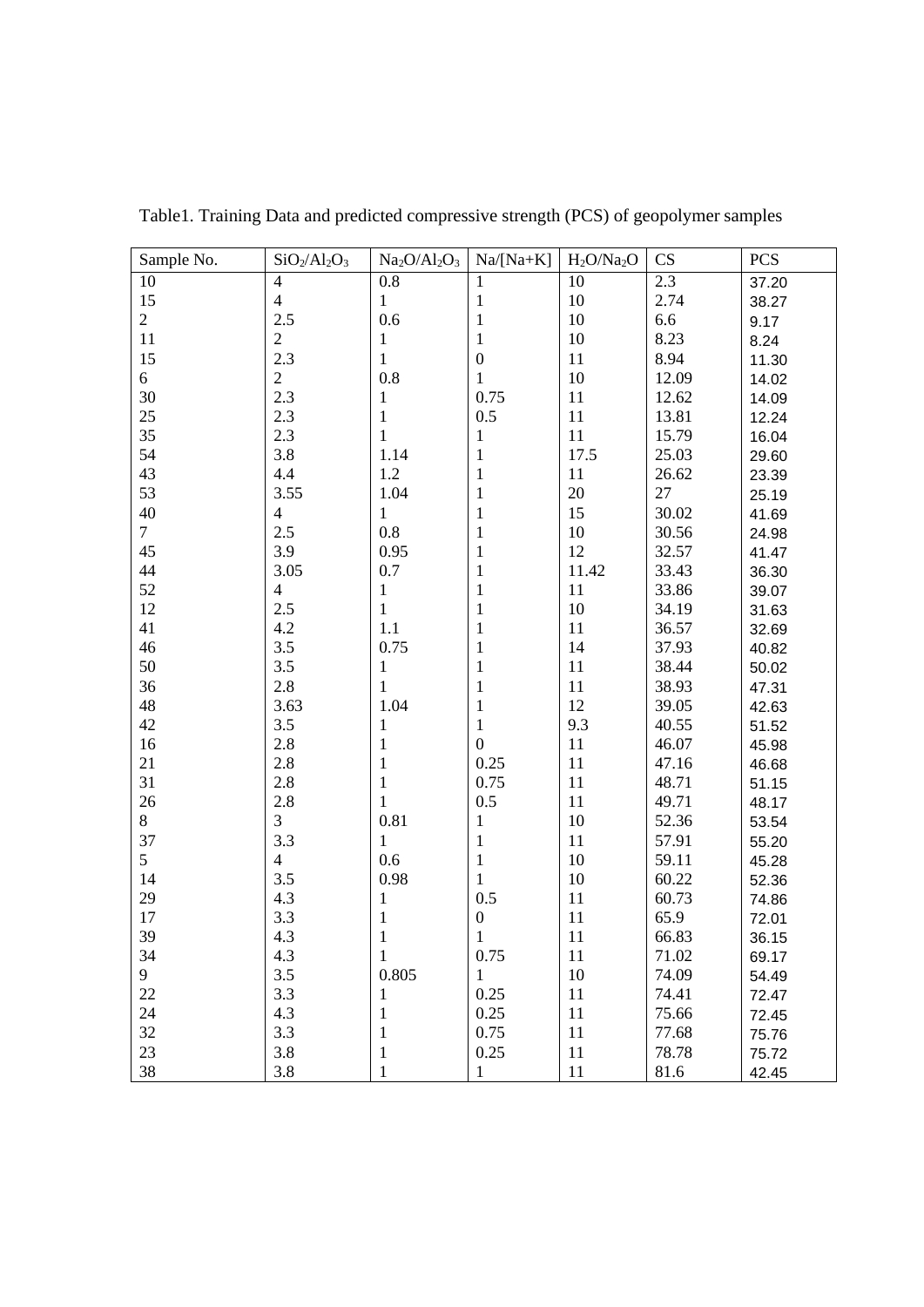| Sample No.     | $SiO2/Al2O3$ | $Na2O/Al2O3$ | $Na/[Na+K]$ | $H_2O/Na_2O$ | <b>CS</b> | <b>PCS</b> |
|----------------|--------------|--------------|-------------|--------------|-----------|------------|
|                | 2            | 0.6          |             | 10           | 4.3       | 10.76      |
| 20             | 2.3          |              | 0.25        | 11           | 9.11      | 11.54      |
| 49             | 4.5          | 1.57         |             | 10.3         | 24.95     | 16.53      |
| 47             | 4.01         | 1.16         |             | 13.1         | 31.98     | 27.23      |
| 51             | 3.275        | 0.85         |             | 10.58        | 38.83     | 58.39      |
| 3              | 3            | 0.6          |             | 10           | 46.28     | 33.53      |
| $\overline{4}$ | 3.5          | 0.595        |             | 10           | 57.26     | 55.59      |
| 19             | 4.3          |              | $\Omega$    | 11           | 65.31     | 73.48      |
| 27             | 3.3          |              | 0.5         | 11           | 74.33     | 73.85      |
| 18             | 3.8          |              | $\theta$    | 11           | 83.22     | 75.81      |

Table1 (continue). Training Data and predicted compressive strength (PCS) of geopolymer samples





Figure1. Neural Network Arcitecture<br>Figure2. Train and test data regression by comparing data with  $Y=X$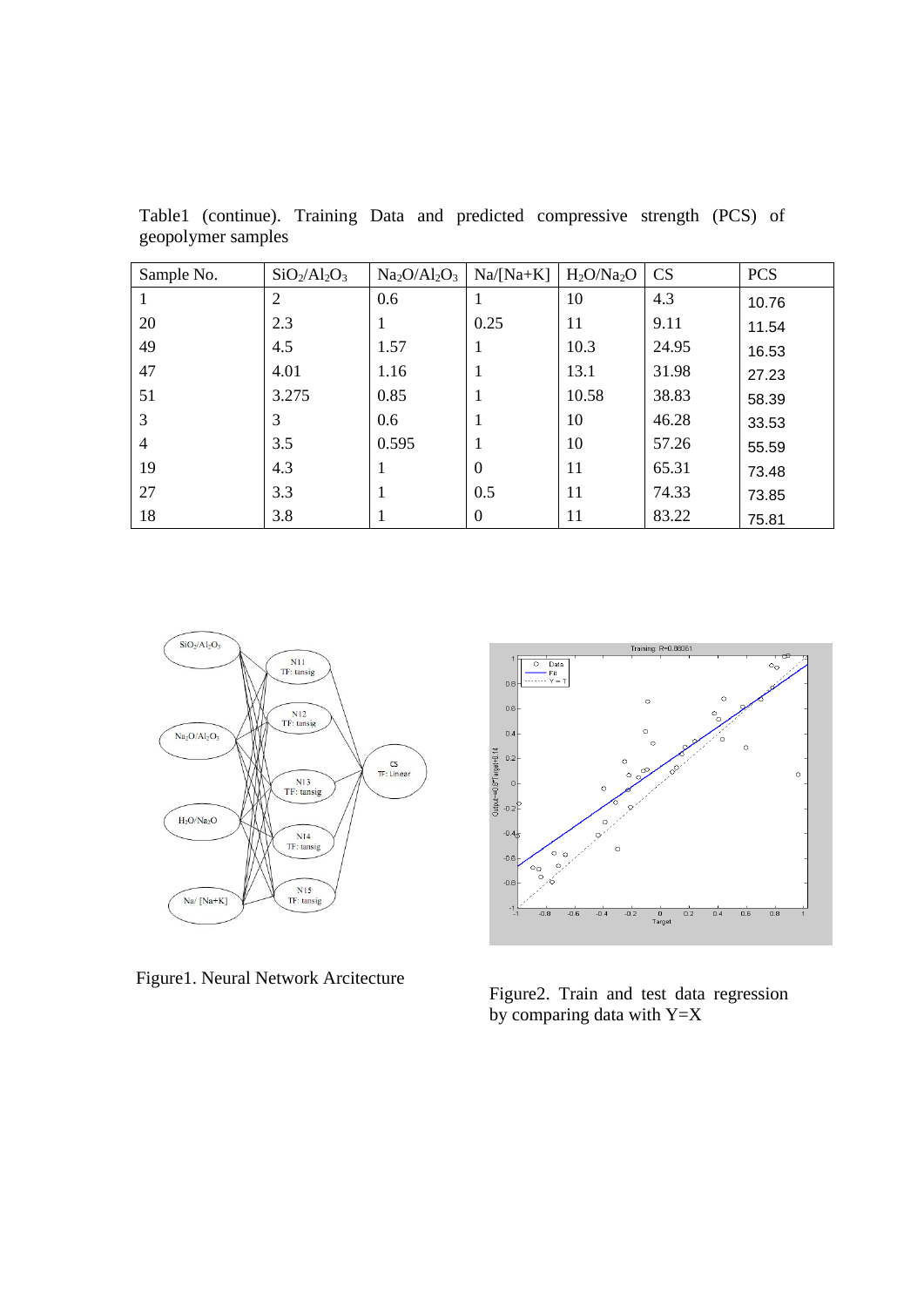

Figure 3(a). Contours plot of compressive strength that shows the effect of  $SiO_2/Al_2O_3$ and  $H_2O/Na_2O$  on compressive strength (MPa)



Figure 3(b). Contours plot of compressive strength that shows the effect of  $SiO_2/Al_2O_3$ and  $Na<sub>2</sub>O/Al<sub>2</sub>O<sub>3</sub>$  on compressive strength (MPa)

# **DISCUSSION AND RESULTS**

In this paper optimum chemical composition rages for producing geo-polymer cement and concrete with compressive strength of approximately 40 MPa was found.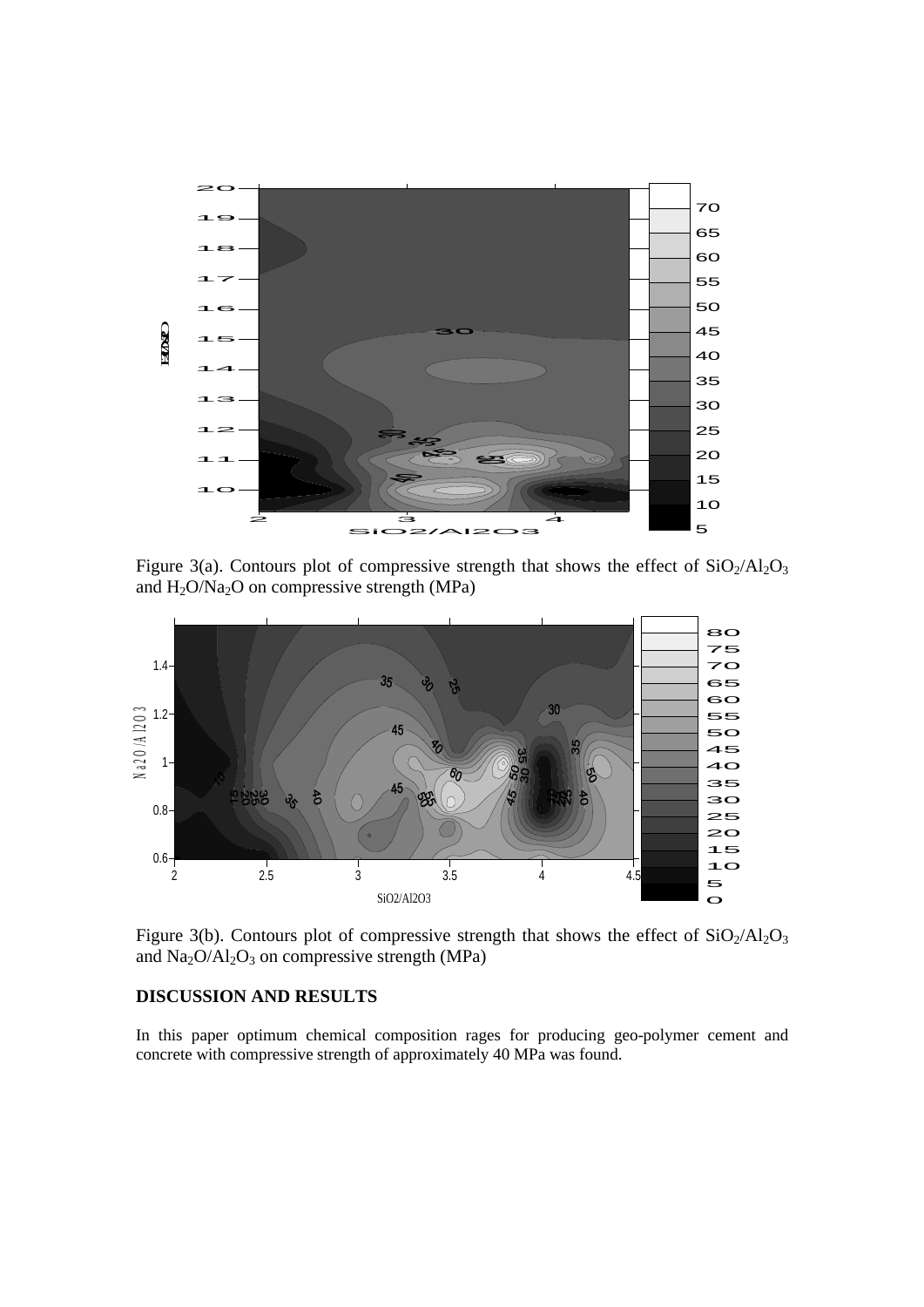#### **Effect of SiO2/Al2O3 on compressive strength:**

Figures 3a and 3b show the effects of  $SiO<sub>2</sub>/Al<sub>2</sub>O<sub>3</sub>$  and H<sub>2</sub>O/Na<sub>2</sub>O on compressive strength of samples, respectively. Considering optimum ratios of other parameters, it can be seen that optimum value of  $SiO_2/Al_2O_3$  is about 3.1 to 3.7. This follows the pattern reported in literature. Most researchers believe that with increasing  $SiO<sub>2</sub>/Al<sub>2</sub>O<sub>3</sub>$  ratio, polysialatesiloxo and polysialatedisiloxo structures become dominant which have more strength and stiffness in compare with polysialate structures. Thus the compressive strength is higher with increasing  $SiO<sub>2</sub>/Al<sub>2</sub>O<sub>3</sub>$  ratio. On the other hand solubility and gel formation decreases with increasing  $SiO<sub>2</sub>/Al<sub>2</sub>O<sub>3</sub>$  ratio, therefore the compressive strength of geopolymers tends to decrease in high  $SiO<sub>2</sub>/Al<sub>2</sub>O<sub>3</sub>$  ratios. In low  $SiO<sub>2</sub>/Al<sub>2</sub>O<sub>3</sub>$  ratios (<3.1), existence of coarse voids, in compare with finely distributed voids in high  $SiO_2/Al_2O_3$  ratios (>3.7), is another reason for low compressive strength of the samples with that ratios. Superposition of these parameters affects the compressive strength of geopolymers and results an optimum range for  $SiO<sub>2</sub>/Al<sub>2</sub>O<sub>3</sub>$  ratios.

## Effect of Na<sub>2</sub>O/Al<sub>2</sub>O<sub>3</sub> on compressive strength:

Figures 3b and 3a, considering optimum ratios of other parameters, show the effects of  $Na_2O/Al_2O_3$  and  $SiO_2/Al_2O_3$  on compressive strength of samples, respectively. It can be seen that the optimum values of  $Na_2O/Al_2O_3$  ratio are 0.8 to 1.0. This follows theoretical principles of geopolymer formation mechanisms. Positive ions such as  $Na<sup>+</sup>$  must be present in the framework cavities to balance the negative charge of  $Al_3^+$  in IV-fold coordination. Due to the fact that positive ions such as Na<sup>+</sup> partially are consumed to form  $Na_2CO_3$ , in low  $Na_2O/Al_2O_3$  ratios, the amount of positive ions is not sufficient to balance the negative charges in low  $Na_2O/Al_2O_3$  ratios. Therefore the geopolymer structure becomes distorted and without stability in low  $Na_2O/Al_2O_3$ ratios and the optimum value of  $Na_2O/Al_2O_3$  ratio is 0.8 to 1.0.

### Effect of H<sub>2</sub>O/Na<sub>2</sub>O on compressive strength:

Figures 3d and 3b show the effects of  $H_2O/Na_2O$  and  $Na_2O/Al_2O_3$  molar ratios on compressive strength of samples, respectively. From these figures it can observed that the optimum value of H2O/Na2O ratio is about 10 to 11 to achieve the structural compressive strength. In high ratios of H2O/Na2O the amount of OH- is high which causes high amount of porosity and tends to decrease the compressive strength of geopolymer. On the other hand, water provides the suitable media for geopolymer reaction and in low ratios of  $H_2O/Na_2O$  the rate of geopolymer reaction is low. Therefore compressive strength of geopolymer decreases in low ratios of  $H_2O/Na_2O$ . Superposition of these mechanisms results the structural compressive strength in the optimum value of  $H_2O/Na_2O$  ratio which is equal to 10-11.

#### **Effect of Na/[Na+K] on compressive strength:**

Figures 3c and shows the effects of Na/[Na+K] and  $SiO<sub>2</sub>/Al<sub>2</sub>O<sub>3</sub>$  on compressive strength of geopolymer, respectively. It can be seen that in lower  $SiO_2/Al_2O_3$  molar ratios, optimum value of  $Na/[Na+K]$  ratio is about 1, whereas in higher molar ratios of  $SiO<sub>2</sub>/Al<sub>2</sub>O<sub>3</sub>$ , the optimum value decreases up to 0.6. The result follows the results achieved by Duxson et al. (Duxon, 2005, and 2007). They believed that  $K^+$  ions are more active than  $Na^+$  ions and potassium is preferentially incorporated in to the formation of geopolymeric gels. Thus in lower amount of  $SiO_2/Al_2O_3$  molar ratios, samples containing potassium has lower level of  $SiO<sub>2</sub>/Al<sub>2</sub>O<sub>3</sub>$  and less compressive strength. This phenomenon was called Mixed Alkali Effect in the formation of geopolymer by Duxson (Duxon, 2005, and 2007).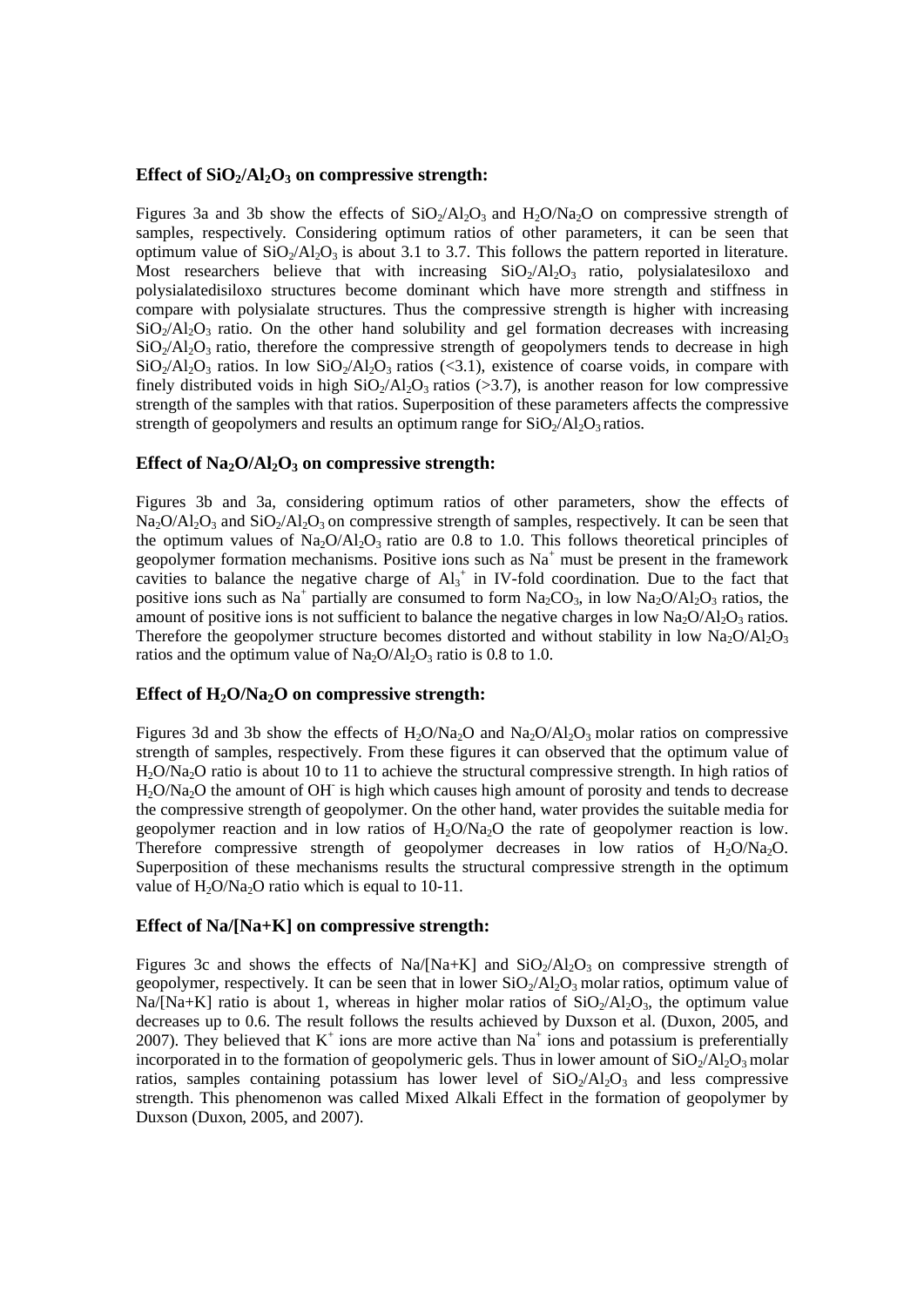

Figure 3(c). Contours plot of compressive strength that shows the effect of  $SiO<sub>2</sub>/Al<sub>2</sub>O<sub>3</sub>$ and Na/[Na+K] on compressive strength (MPa)



Figure 3(d). Contours plot of compressive strength that shows the effect of  $H_2O/Na_2O$ and  $Na<sub>2</sub>O/Al<sub>2</sub>O<sub>3</sub>$  on compressive strength (MPa)

# **CONCLUSION:**

1. Neural network method can be useful to predict compressive strength of geopolymer concrete.